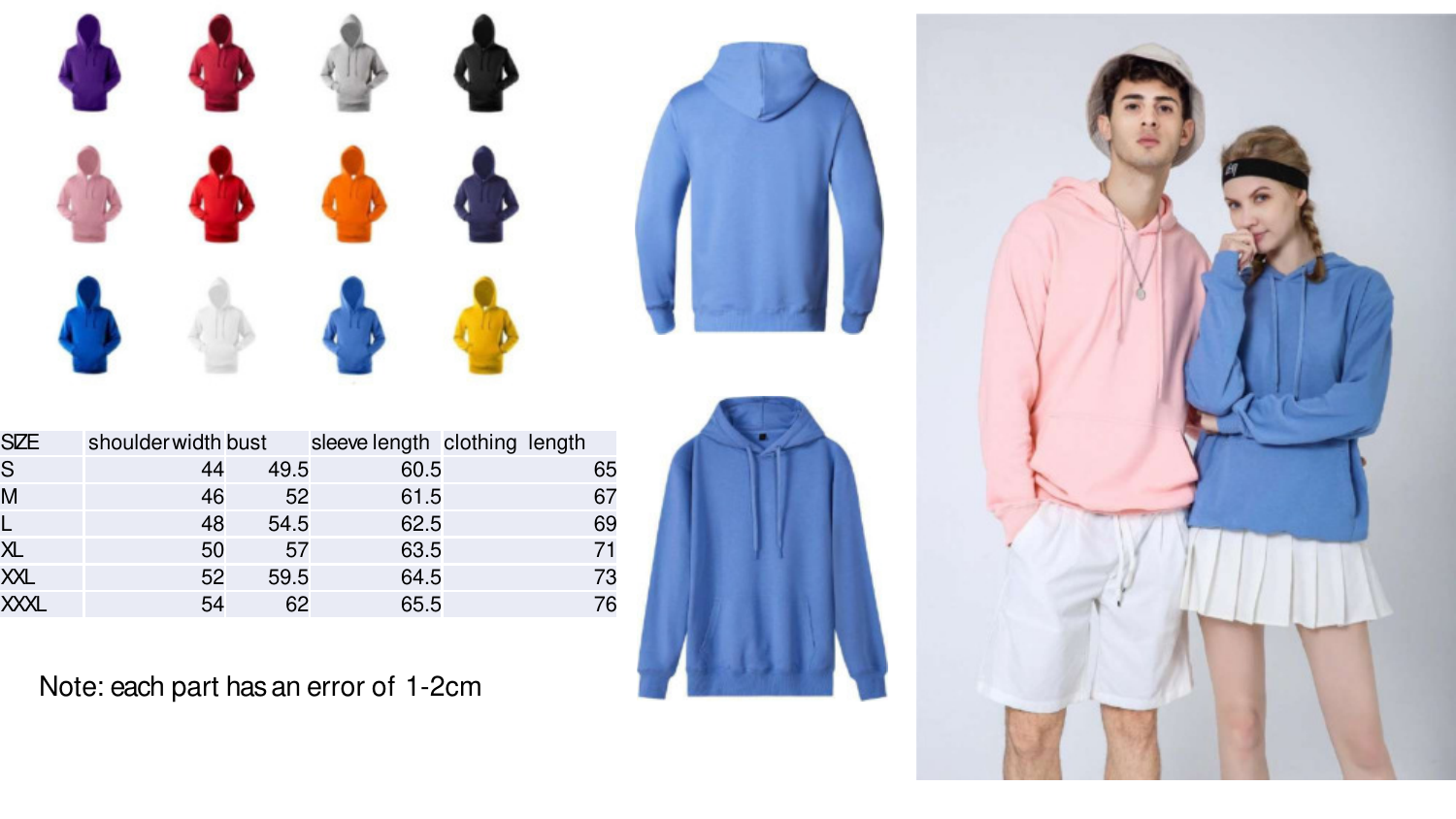





| <b>SIZE</b> | shoulder width bust |    | sleeve length clothing length |  |    |
|-------------|---------------------|----|-------------------------------|--|----|
| S           | 44                  | 49 | 59                            |  | 64 |
| M           | 46                  | 52 | 60                            |  | 67 |
| L           | 48                  | 55 | 61                            |  | 70 |
| <b>XL</b>   | 50                  | 58 | 62                            |  | 73 |
| XXL         | 52                  | 61 | 63                            |  | 76 |
| <b>XXXL</b> | 54                  | 64 | 64                            |  | 79 |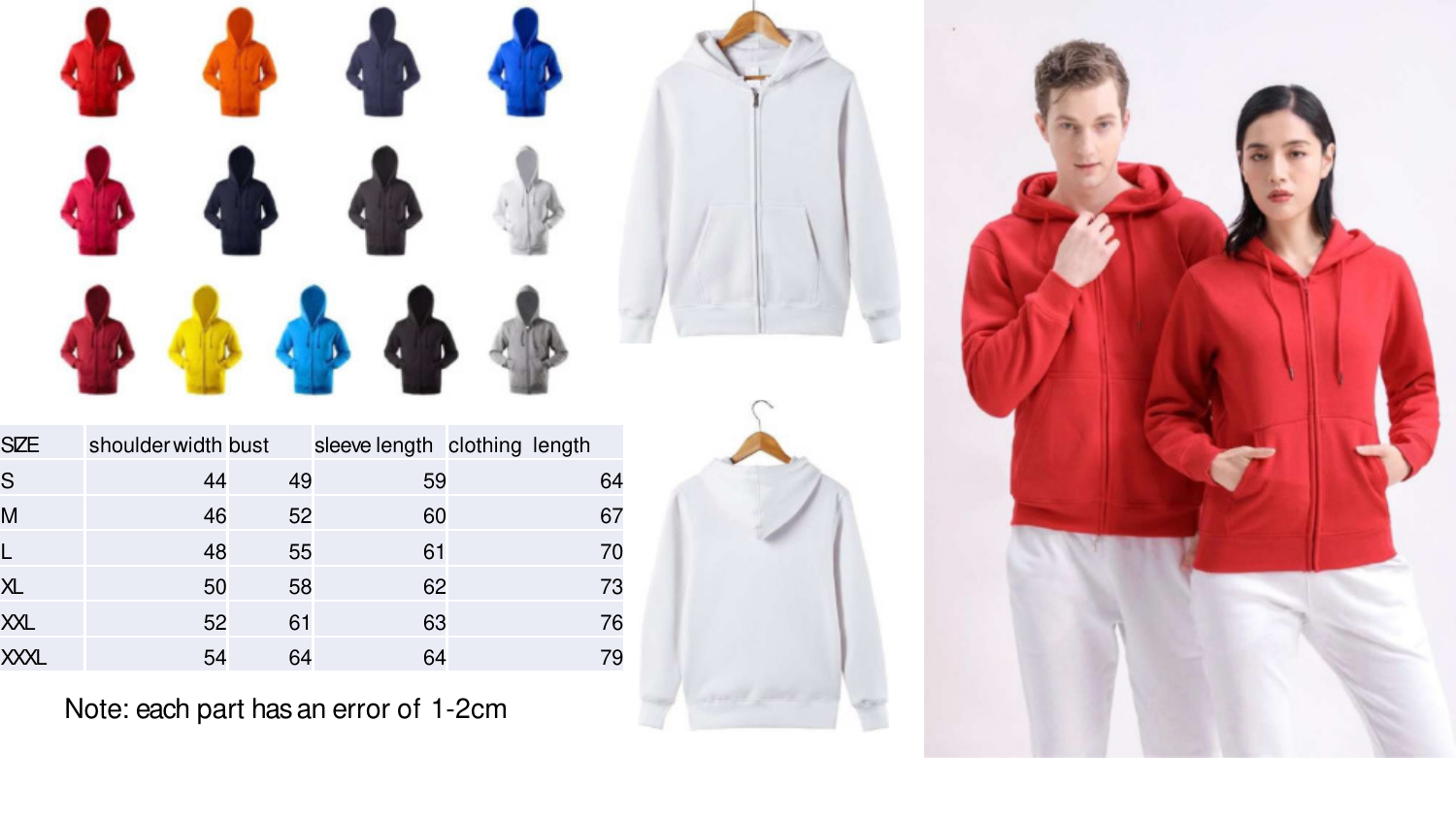





| <b>SZE</b> | shoulder width bust |     | sleeve length clothing length |    |
|------------|---------------------|-----|-------------------------------|----|
| S          | 54                  | 110 | 55                            | 58 |
|            | 55                  | 114 | 58                            | 59 |
|            | 56                  | 118 | 57                            | 60 |
|            | 57                  | 122 | 58                            |    |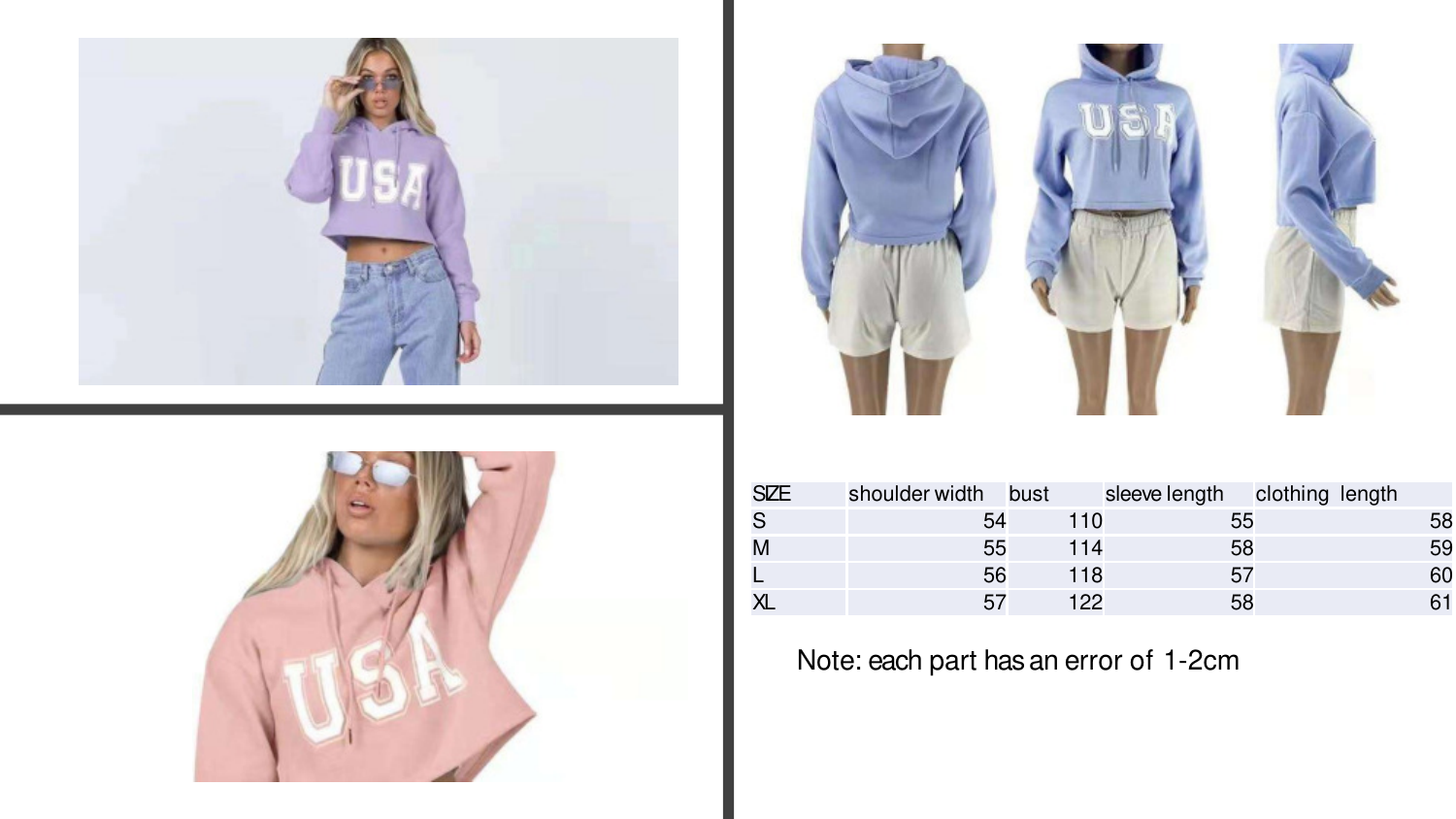

|                         |                        |     |    |    | waistli |     |                                                          |
|-------------------------|------------------------|-----|----|----|---------|-----|----------------------------------------------------------|
|                         | SZE shoulderwidth bust |     |    |    |         |     | sleeve length clothing length n e hipline outside length |
| S                       | 54                     | 116 | 54 | 64 | 64      | 104 | 33                                                       |
| M                       | 55                     | 120 | 55 | 65 | 67      | 108 | 34                                                       |
| ╚                       | 56                     | 124 | 56 | 66 | 70      | 112 | 35                                                       |
| $\overline{\mathsf{X}}$ | 57                     | 128 | 57 |    |         | 116 | 36                                                       |



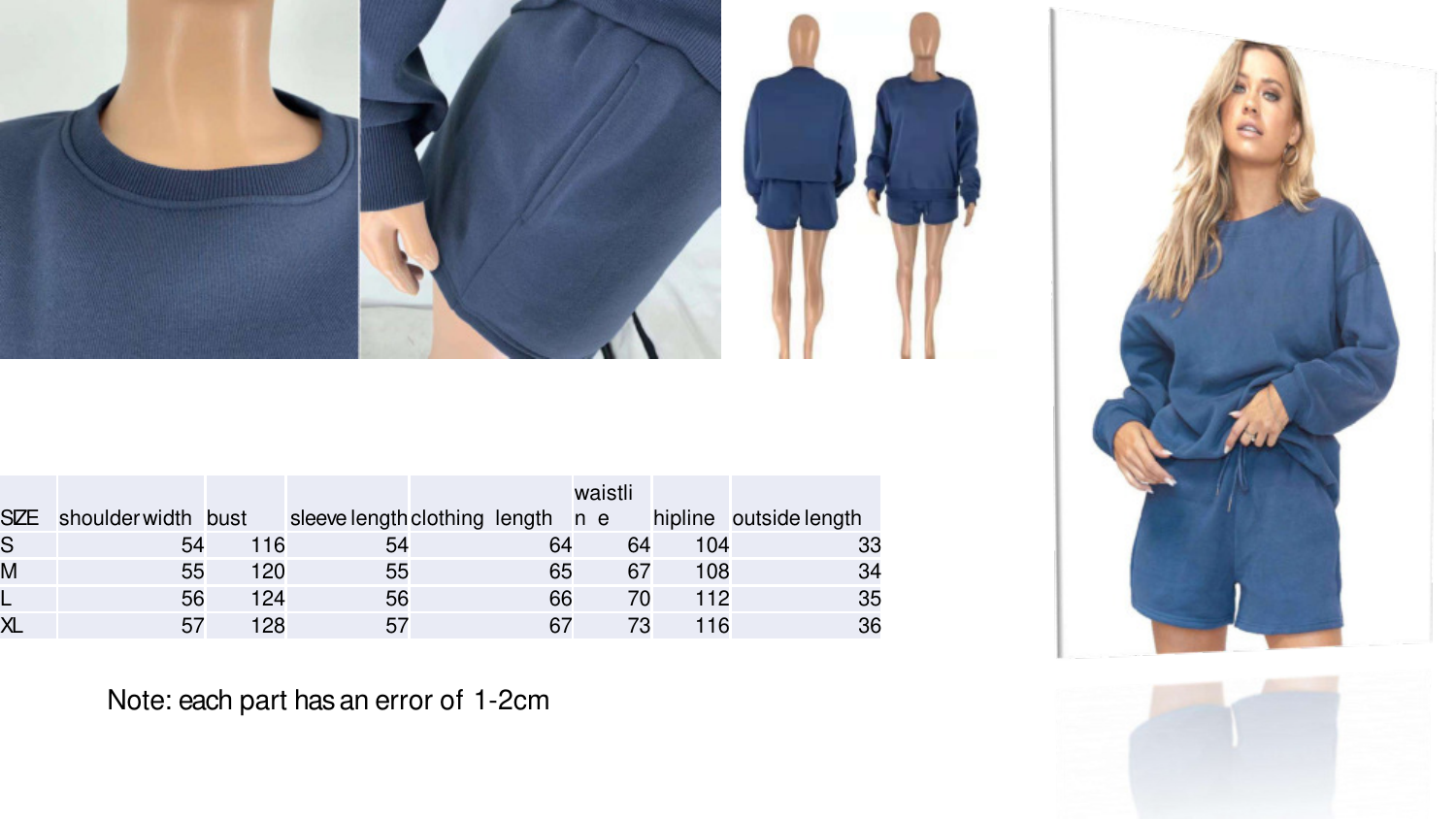| q          | П         |         |         |  |  |  |
|------------|-----------|---------|---------|--|--|--|
| <b>SZE</b> | waistline | hipline | hipline |  |  |  |

| <b>SIZE</b> | waistline | hipline |     | hipline |     |
|-------------|-----------|---------|-----|---------|-----|
| S           |           | 67      | 98  |         | 98  |
| M           |           | 72      | 102 |         | 100 |
|             |           | 77      | 108 |         | 102 |
| XL          |           | 85      | 116 |         | 104 |
| <b>XXL</b>  |           | 95      | 126 |         | 106 |
|             |           |         |     |         |     |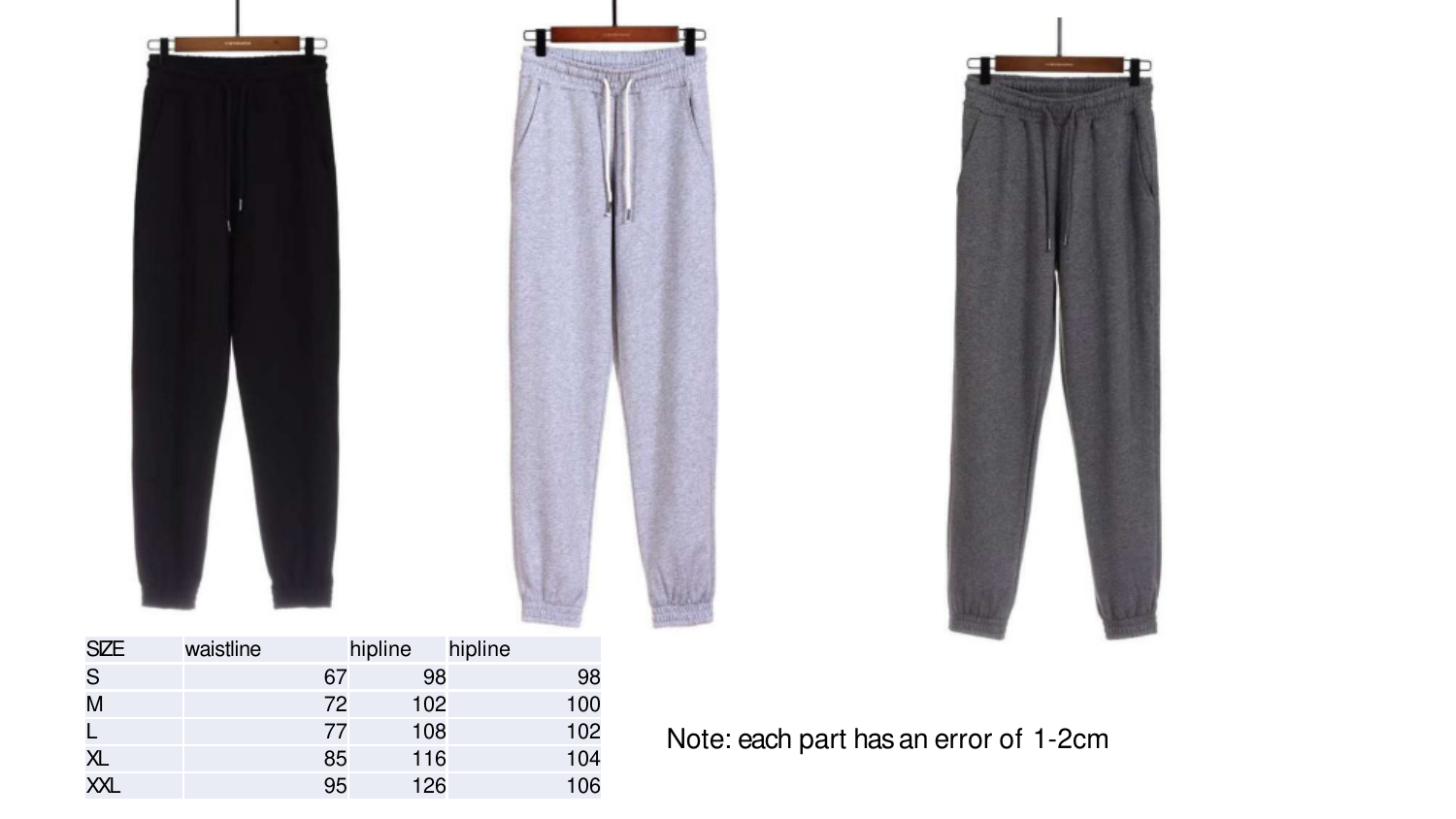

| <b>SIZE</b>    | waistline | hipline | hipline |
|----------------|-----------|---------|---------|
| S              | 66        | 108     | 97      |
| M              | 70        | 112     | 98      |
| L              | 74        | 116     | 99      |
| X <sub>L</sub> | 78        | 120     | 100     |
| XXL            | 82        | 124     | 101     |
| <b>XXXL</b>    | 86        | 128     | 102     |